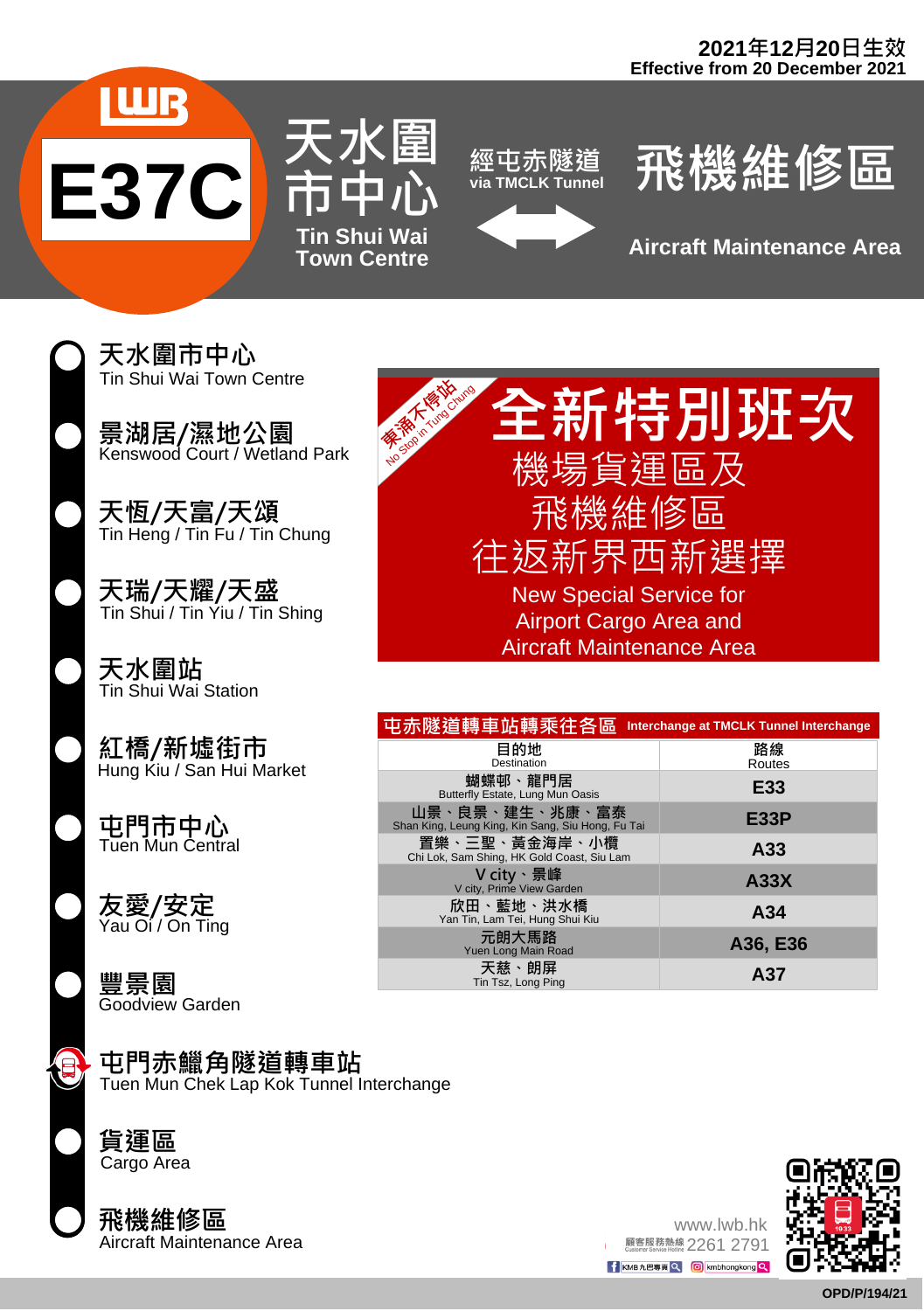## 往 天水圍市中心 在飛機維修區 To Aircraft Maintenance Area **Tage To Tele To Tim Shui Wai Town Centre**

|    | <u>路線表 Bus Stop List</u> |                                      |         |   |              |                               |         |
|----|--------------------------|--------------------------------------|---------|---|--------------|-------------------------------|---------|
|    |                          |                                      |         |   |              |                               |         |
|    | 巴士站 Bus Stop             |                                      | 車費 Fare |   | 巴士站 Bus Stop |                               | 車費 Fare |
|    | 1 天水圍市中心                 | Tin Shui Wai Town Centre             |         | 1 | 飛機維修區        | Aircraft Maintenance Area     |         |
| 2  | 景湖居                      | Kenswood Court                       |         | 2 | 政府飛行服務隊      | Government Flying Service     |         |
| 3. | 麗湖居                      | Lynwood Court                        |         | 3 | DHL中亞樞紐中心    | <b>DHL's Central Asia Hub</b> | \$14.3  |
|    | 天晴邨晴雲樓                   | Ching Wan House Tin Ching<br>Estate  |         | 4 | 亞洲空運中心       | Asia Airfreight Terminal      |         |
|    | 5 慧景軒                    | Vianni Cove                          |         | 5 | 駿運北路         | Chun Wan Road North           |         |
| 6  | 香港濕地公園                   | <b>HK Wetland Park</b>               |         | 6 | 香港空運貨站       | <b>HACTL</b>                  |         |
|    | 7 天逸邨逸潭樓                 | Yat Tam House Tin Yat<br>Estate      |         | 7 | 機場警署         | <b>Airport Police Station</b> |         |
|    | 8 天富苑欣富閣                 | Yan Fu House Tin Fu<br>Court         |         |   | 東涌不停站        | <b>No Stop in Tung Chung</b>  |         |
|    | 9 天頌苑                    | Tin Chung Court                      |         |   | 8 屯門赤鱲角隧道    | Tuen Mun Chek Lap Kok         |         |
|    | 10 天瑞邨                   | <b>Tin Shui Estate</b>               |         |   | 轉車站 母        | Tunnel Interchange            |         |
|    | 11 天水圍公園                 | Tin Shui Wai Park                    |         | 9 | 豐景園          | Goodview Garden               |         |
|    | 12 天耀邨耀盛樓                | Yiu Shing House Tin Yiu<br>Estate    | \$14.3  |   | 10 翠寧花園      | Tsui Ning Garden              |         |
|    | 13 天耀邨耀民樓                | Yiu Man House Tin Yiu<br>Estate      |         |   | 11 友愛邨       | Yau Oi Estate                 | \$5.3   |
|    | 14 天水圍站                  | Tin Shui Wai Station                 |         |   | 12 屯門大會堂     | Tuen Mun Town Hall            |         |
|    | 15 紅橋                    | Hung Kiu                             |         |   | 13 新墟街市      | San Hui Market                |         |
|    | 16 新墟街市                  | San Hui Market                       |         |   | 14 紅橋        | Hung Kiu                      |         |
|    | 17 屯門市中心                 | <b>Tuen Mun Central</b>              |         |   | 15 天水圍站      | Tin Shui Wai Station          |         |
|    | 18 安定邨                   | On Ting Estate                       |         |   | 16 天盛苑       | <b>Tin Shing Court</b>        |         |
|    | 19 兆麟苑                   | Siu Lun Court                        |         |   | 17 賞湖居       | <b>Sherwood Court</b>         |         |
|    | 20 豐景園                   | Goodview Garden                      |         |   | 18 天水圍公園     | Tin Shui Wai Park             |         |
|    | 21 屯門赤鱲角隧道               | Tuen Mun Chek Lap Kok                |         |   | 19 天瑞邨       | <b>Tin Shui Estate</b>        |         |
|    | 轉車站 →                    | Tunnel Interchange                   |         |   | 20 天華邨       | <b>Tin Wah Estate</b>         |         |
|    | 東涌不停站                    | <b>No Stop in Tung Chung</b>         |         |   | 21 天恩邨       | <b>Tin Yan Estate</b>         |         |
|    | 22 空郵中心                  | Air Mail Centre                      |         |   | 22 天澤邨       | <b>Tin Chak Estate</b>        | \$4.6   |
|    | 23 駿運南路                  | Chun Wan Road South                  |         |   | 23 香港濕地公園    | <b>HK Wetland Park</b>        |         |
|    | 24 機場空運中心                | Airport Freight Forwarding<br>Centre |         |   | 24 香港青年協會    | HKFYG Lee Shau Kee            |         |
|    | 25 亞洲空運中心                | Asia Airfreight Terminal             | \$4.3   |   | 李兆基書院        | College                       |         |
|    | 26 DHL中亞樞紐中心             | DHL's Central Asia Hub               |         |   | 25 美湖居       | Maywood Court                 |         |
|    | 27 政府飛行服務隊               | <b>Government Flying Service</b>     |         |   | 26 天龍路       | Tin Lung Road                 |         |
|    | 28 飛機維修區                 | Aircraft Maintenance Area            |         |   | 27 景湖居       | <b>Kenswood Court</b>         |         |
|    |                          |                                      |         |   | 28 嘉湖海逸酒店    | Harbour Plaza Resort City     |         |
|    |                          |                                      |         |   | 29 天水圍市中心    | Tin Shui Wai Town Centre      |         |



## 星期一至五 **(**公眾假期不設服務**)**

Mondays to Fridays (Except Public Holidays)

**0620** 天水圍市中心開 From Tin Shui Wai Town Centre

飛機維修區開 From Aircraft Maintenance Area

**2007**

For Information about the bus-bus interchange concession of Route E37C, please visit 有關E37C轉乘優惠資訊,請瀏覽 **www.lwb.hk**

本單張資料只供參考,如有更改,恕不另行通知。<br>The information in the leaflet is for reference only and is subject to chang bject to change without prior notice.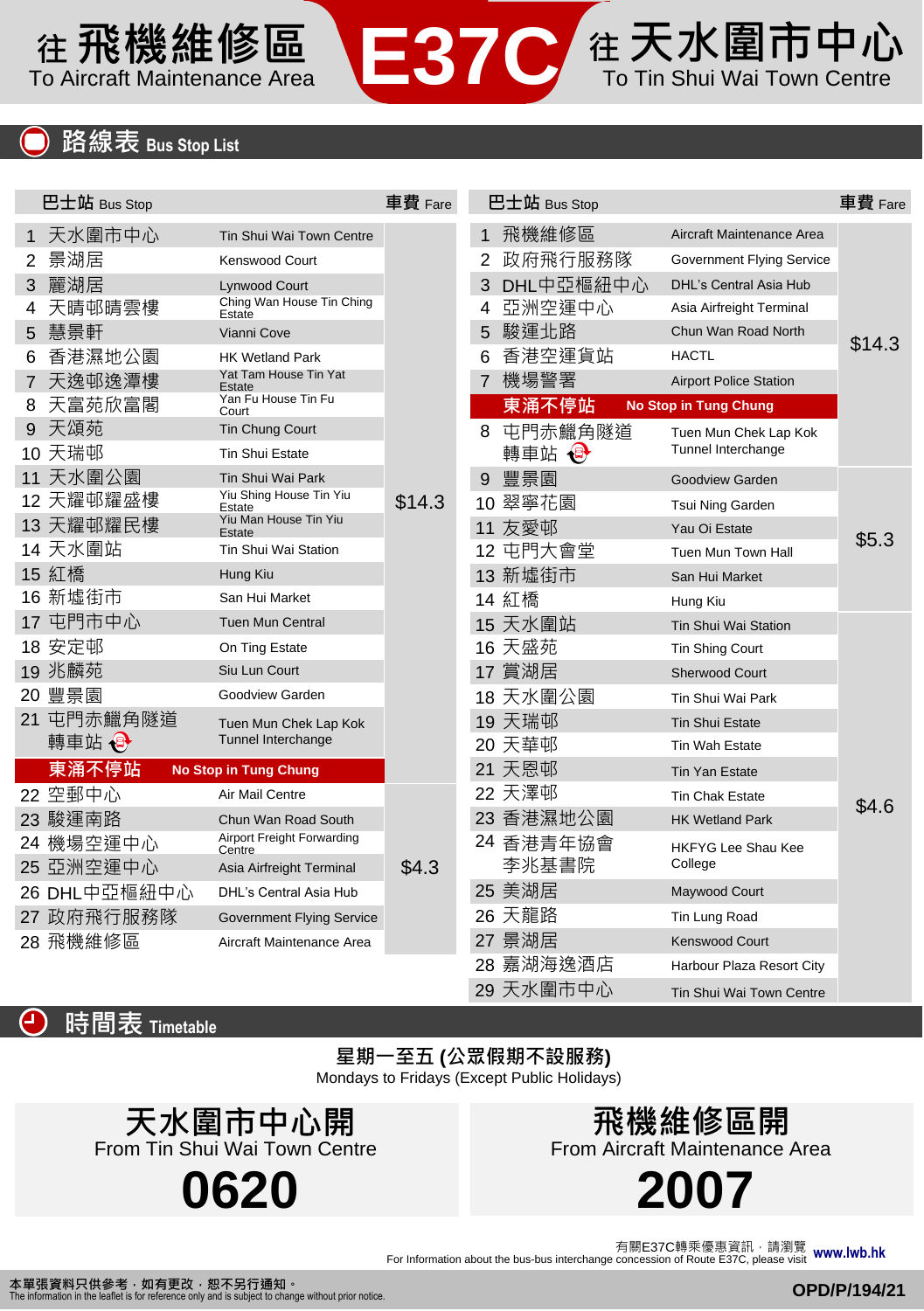# **2021**年**12**月**20**日生效 Effective from 20 December 2021



博康 Pok Hong

沙田市中心 Sha Tin Central

秦石 Chun Shek

海福花園/ 大圍街市 Holford Garden/ Tai Wai Market

大圍道 Tai Wai Road



貨運區 Cargo Area

飛機維修區<br>Aircraft Maintenance Area

**《 全新特別班次** 安全 大会 地

機場貨運區及 飛機維修區 往返沙田新選擇

New Special Service for Airport Cargo Area and Aircraft Maintenance Area

| 青馬收費廣場轉乘往各區                                    | Interchange at Lantau Link Toll Plaza |
|------------------------------------------------|---------------------------------------|
| 目的地<br>Destination                             | 路線<br>Routes                          |
| 荃灣<br>Tsuen Wan                                | A31, E31, E32A                        |
| 葵涌、葵芳<br>Kwai Chung, Kwai Fong                 | A32, E32, E32A                        |
| 青衣<br><b>Tsing Yi</b>                          | A32, E31, E32, E42                    |
| 青龍頭、深井<br>Tsing Lung Tau, Sham Tseng           | A38                                   |
| 馬鞍山、第一城<br>Ma On Shan, City One Sha Tin        | <b>A41P</b>                           |
| 上水、粉嶺、聯和墟<br>Sheung Shui, Fanling, Luen Wo Hui | A43, A43P                             |
| 大埔<br>Tai Po                                   | A47X, E41                             |

Aircraft Maintenance Area<br>**OPP/2006 Aircraft Maintenance Area**<br>COPP/2007 Aircraft Maintenance Area<br>COPP/2007 Aircraft Maintenance Area<br>OPP/2007 Aircraft Maintenance Area www.lwb.hk<br>2261 2791 <sup>顧客服務熱線</sup>